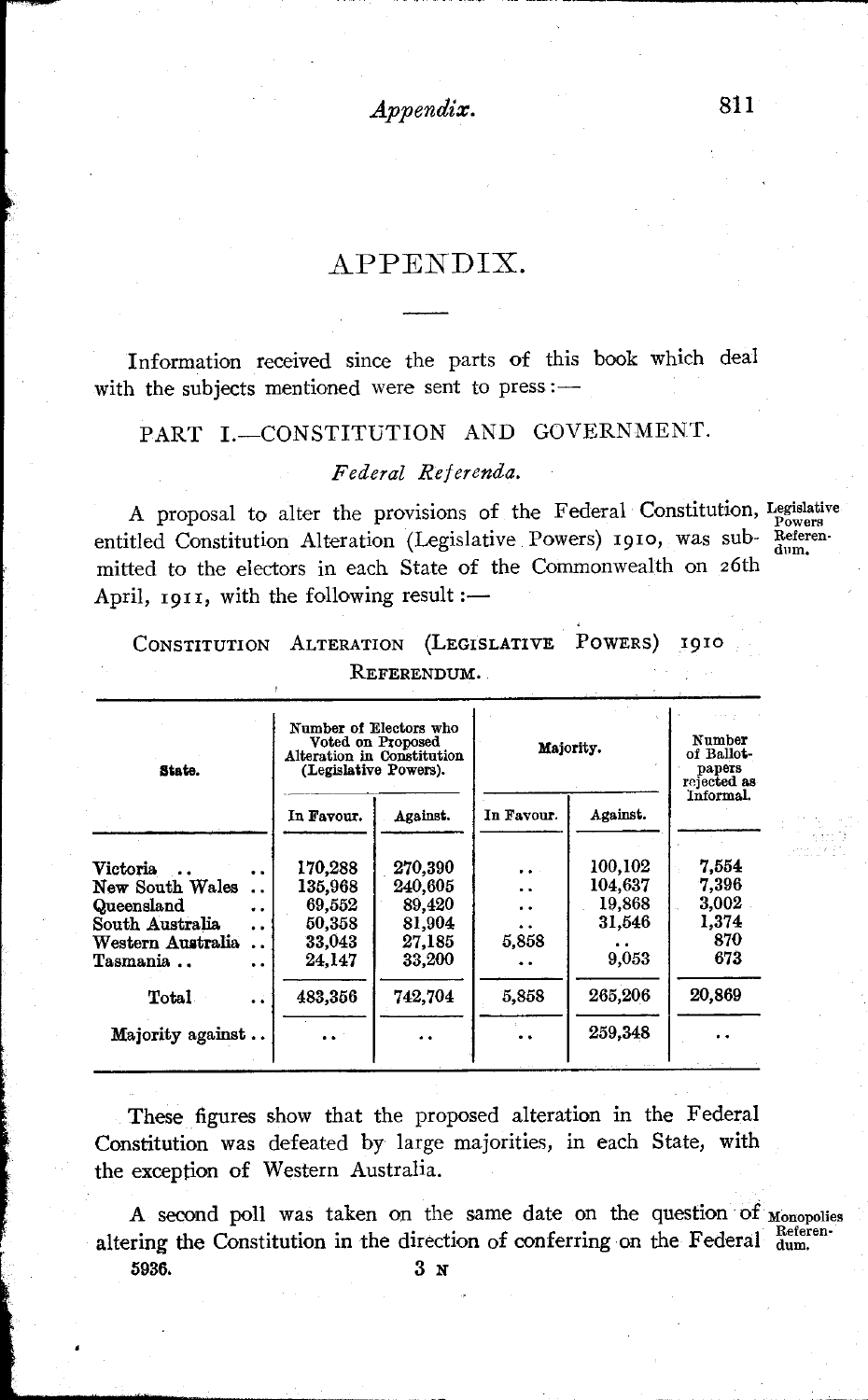Parliament greater powers in dealing with monopolies. The voting in each State was as follows:-

CONSTITUTION ALTERATION (MONOPOLIES) 1910 REFERENDUM.

| State.            |                      |            | Number of Electors who<br>Voted on Proposed<br>Alteration in Constitution<br>(Monopolies). | Majority.  | Number<br>of Ballot-<br>papers<br>rejected as |                      |
|-------------------|----------------------|------------|--------------------------------------------------------------------------------------------|------------|-----------------------------------------------|----------------------|
|                   |                      | In Favour. | Against.                                                                                   | In Favour. | Against.                                      | Informal.            |
| <b>Victoria</b>   | $\ddot{\phantom{1}}$ | 171,453    | 268,743                                                                                    | . .        | 97,290                                        | 8.041                |
| New South Wales   | . .                  | 138,237    | 238.177                                                                                    | . .        | 99,940                                        | 7.618                |
| Queensland        | . .                  | 70,259     | 88,472                                                                                     | . .        | 18,213                                        | 3,200                |
| South Australia   | . .                  | 50,835     | 81,479                                                                                     | . .        | 30.644                                        | 1,344                |
| Western Australia | . .                  | 33,592     | $26,561\degree$                                                                            | 7,031      |                                               | 898                  |
| Tasmania          | . .                  | 24.292     | 32,960                                                                                     | . .        | 8,668                                         | 753                  |
| Total             | $\ddot{\phantom{0}}$ | 488,668    | 736,392                                                                                    | 7.031      | 254.755                                       | 21,854               |
| Majority against  |                      |            | . .                                                                                        |            | 247,724                                       | $\ddot{\phantom{0}}$ |

This proposal was defeated in five States by nearly as large majorities as in the case of the Legislative Powers Referendum. The only State which gave an affirmative answer was Western Australia.

Both of the proposed alterations were consequently rejected, is section 128 of the Federal Constitution declaring that before an alteration of the Constitution can be effected a majority of the electors voting in a majority of the States, as well as a majority of all the electors voting, must approve of the proposed change.

*Electors on Rolls for State Parliament.* 

The latest return of electors on the rolls for the Legislative Council is as  $follows:$   $-$ 

NUMBER OF ELECTORS ON THE ROLLS FOR THE LEGISLATIVE COUNCIL, 1910-11.

|                                                                                                                                     |                                                                                    | Numbers of Electors on the Rolls.                                                    |                                                                               |                                                                                        |                                                     |                                                                           |                                              |                                                                             |                                                                      |                                                                              |  |  |
|-------------------------------------------------------------------------------------------------------------------------------------|------------------------------------------------------------------------------------|--------------------------------------------------------------------------------------|-------------------------------------------------------------------------------|----------------------------------------------------------------------------------------|-----------------------------------------------------|---------------------------------------------------------------------------|----------------------------------------------|-----------------------------------------------------------------------------|----------------------------------------------------------------------|------------------------------------------------------------------------------|--|--|
| Electoral Provinces.                                                                                                                |                                                                                    |                                                                                      | Ratepayers.                                                                   |                                                                                        |                                                     | Non-rate-<br>payers.                                                      |                                              |                                                                             | Total.                                                               |                                                                              |  |  |
|                                                                                                                                     |                                                                                    | Males.                                                                               | Females.                                                                      | Total.                                                                                 | Males.                                              | emales.<br>凾                                                              | Total.                                       | Males.                                                                      | Females                                                              | Total.                                                                       |  |  |
| Bendigo<br>East Yarra<br>Gippsland<br>Melbourne<br>Melbourne East<br>Melbourne North<br>Melbourne South<br>Melbourne West<br>Nelson | . .<br>$\ddot{\phantom{0}}$<br>$\ddot{\phantom{0}}$<br>. .<br>$\ddot{\phantom{a}}$ | 8,438<br>16.613<br>10.119<br>14,286<br>12,829<br>16,823<br>15,377<br>15,816<br>8,272 | 2.441<br>4,456<br>2,073<br>4.348<br>2,998<br>3.075<br>4.603<br>3,282<br>2,315 | 10,879<br>21.069<br>12,192<br>18.634<br>15,827<br>19.898<br>19,980<br>19.098<br>10,587 | 19.<br>59<br>17<br>41<br>26<br>18<br>54<br>13<br>34 | $\mathbf{4}$<br>19<br>3<br>4<br>6<br>13<br>12'<br>$\vert \Phi \vert$<br>9 | 23<br>78<br>20<br>45<br>32<br>31<br>66<br>17 | 8,457<br>16,672<br>10,136<br>14.327<br>12,855<br>16,841<br>15,431<br>15,829 | 2,445<br>4.475<br>2,076<br>4,352<br>3,004<br>3.088<br>4.615<br>3,286 | 10,902<br>21,147<br>12,212<br>18,679<br>15,859<br>19,929<br>20,046<br>19.115 |  |  |

Legislative<br>Council Council Electors.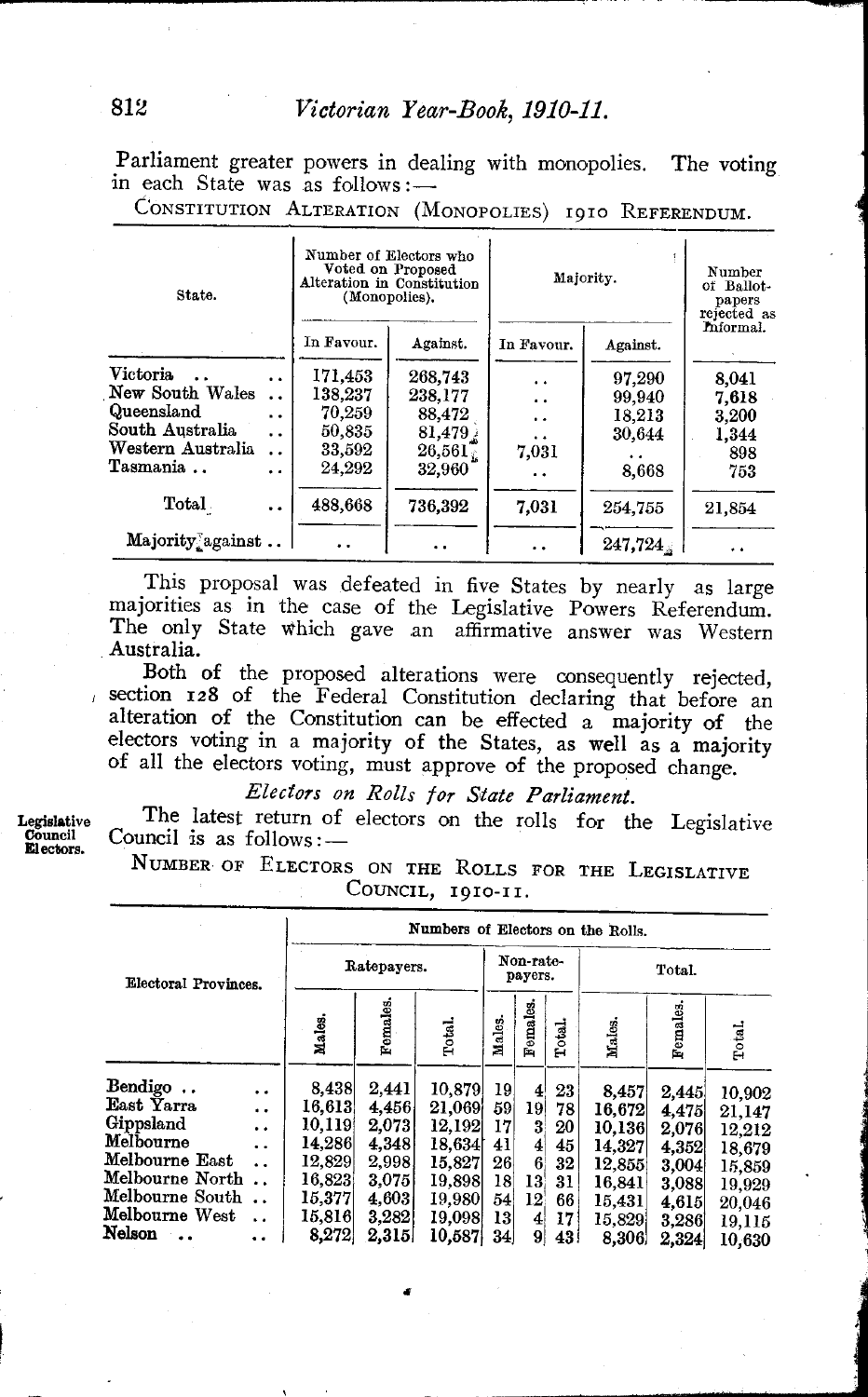## *Appendix.* 813

|                                                                                                                                                              |                                                                                                                                           | Numbers of Electors on the Rolls.                                         |                                                                      |                                                                              |                                              |                                            |                                              |                                                                           |                                                                      |                                                                              |  |
|--------------------------------------------------------------------------------------------------------------------------------------------------------------|-------------------------------------------------------------------------------------------------------------------------------------------|---------------------------------------------------------------------------|----------------------------------------------------------------------|------------------------------------------------------------------------------|----------------------------------------------|--------------------------------------------|----------------------------------------------|---------------------------------------------------------------------------|----------------------------------------------------------------------|------------------------------------------------------------------------------|--|
| Electoral Provinces.                                                                                                                                         |                                                                                                                                           | Ratepayers.                                                               | Non-rate-<br>payers.                                                 |                                                                              |                                              | Total.                                     |                                              |                                                                           |                                                                      |                                                                              |  |
|                                                                                                                                                              |                                                                                                                                           | Males.                                                                    | Females                                                              | Total.                                                                       | Males.                                       | Females.                                   | Total.                                       | Males.                                                                    | Females.                                                             | Total.                                                                       |  |
| $\text{Northern.}$ .<br>North-Eastern<br>North-Western<br>$\rm{Southern}$<br>$\operatorname{South\text{-}Eastern}$<br>South-Western<br>Wellington<br>Western | $\ddot{\phantom{0}}$<br>$\ddot{\phantom{a}}$<br>. .<br>$\ddot{\phantom{0}}$<br>. .<br>. .<br>$\ddot{\phantom{0}}$<br>$\ddot{\phantom{0}}$ | 9,326<br>9.600<br>10,313<br>10.124<br>12,851<br>10.913<br>8,384<br>10,088 | 2,281<br>2,613<br>2.246<br>2.554<br>2,769<br>2,337<br>1,952<br>2,327 | 11,607<br>12,213<br>12.559<br>12,678<br>15,620<br>13,250<br>10,336<br>12,415 | 16<br>34<br>18<br>39<br>25<br>11<br>19<br>24 | 4<br>12,<br>3<br>4<br>71<br>$\overline{2}$ | 17<br>38<br>19<br>51<br>28<br>15<br>90<br>26 | 9.342<br>9.634<br>10.331<br>10,163<br>12.876<br>10.924<br>8,403<br>10,112 | 2,282<br>2,617<br>2,247<br>2.566<br>2,772<br>2.341<br>2.023<br>2.329 | 11,624<br>12,251<br>12,578<br>12,729<br>15,648<br>13,265<br>10.426<br>12.441 |  |
| Grand Total                                                                                                                                                  |                                                                                                                                           |                                                                           |                                                                      |                                                                              |                                              |                                            |                                              |                                                                           |                                                                      | 200,172 48,670 248,842 467 172 639 200,639 48,842 249,481                    |  |

NUMBER OF ELECTORS ON THE ROLLS FOR THE LEGISLATIVE COUNCIL, *1910-II-continued.* 

In 1908 women were enfranchised by the *Adult Suffrage Act,* No. Legislative  $2185$ , and in 1910 important alterations were made in the law relating  $\frac{\text{Assembly}}{\text{Electors}}$ . to parliamentary elections and in the method of enrolment for the Legislative Assembly. Every person of the full age of 21 years, Every person of the full age of 21 years, a natural born or naturalized subject of His Majesty, who has resided in Victoria for six months and in any district for one month immediately preceding the date of any electoral canvass or of his claim for enrolment, is entitled to be enrolled as an elector for the Legislative Assembly. Persons enrolled in respect of residence in one district may have their names placed on the general roll for another district in respect of lands or tenements situated in that district. A person is not entitled to have his name on more than two general rolls, and he cannot vote more than once at an Assembly election. For the purpose of compiling the general roll householders' schedules may be prepared and an electoral canvass taken. An schedules may be prepared and an electoral canvass taken. enrolment was undertaken by the police in the early part of 1911, with the following result: $\frac{1}{1}$ 

NUMBER OF ELECTORS ON THE ROLLS FOR EACH DISTRICT OF THE LEGISLATIVE ASSEMBLY, 1911.

| Electoral District. |                      |                      |                      | Males. | Females. | Total. |
|---------------------|----------------------|----------------------|----------------------|--------|----------|--------|
| Abbotsford          | . .                  | $\ddot{\phantom{a}}$ | $\ddot{\phantom{0}}$ | 5.879  | 6.688    | 12,567 |
| Albert Park         | . .                  | . .                  | $\ddot{\phantom{0}}$ | 8.002  | 9.975    | 17.977 |
| Allandale           | $\ddot{\phantom{1}}$ | $\ddot{\phantom{0}}$ | $\ddot{\phantom{a}}$ | 3.133  | 3.538    | 6.671  |
| Ballaarat East      |                      | $\cdot$ .            | $\bullet$            | 4.447  | 5.754    | 10.201 |
| Ballaarat West      |                      | . .                  | . .                  | 4.128  | 5,969    | 10,097 |
| Barwon              | . .                  | . .                  | $\ddot{\phantom{1}}$ | 4.984  | 5,309    | 10,293 |

.. "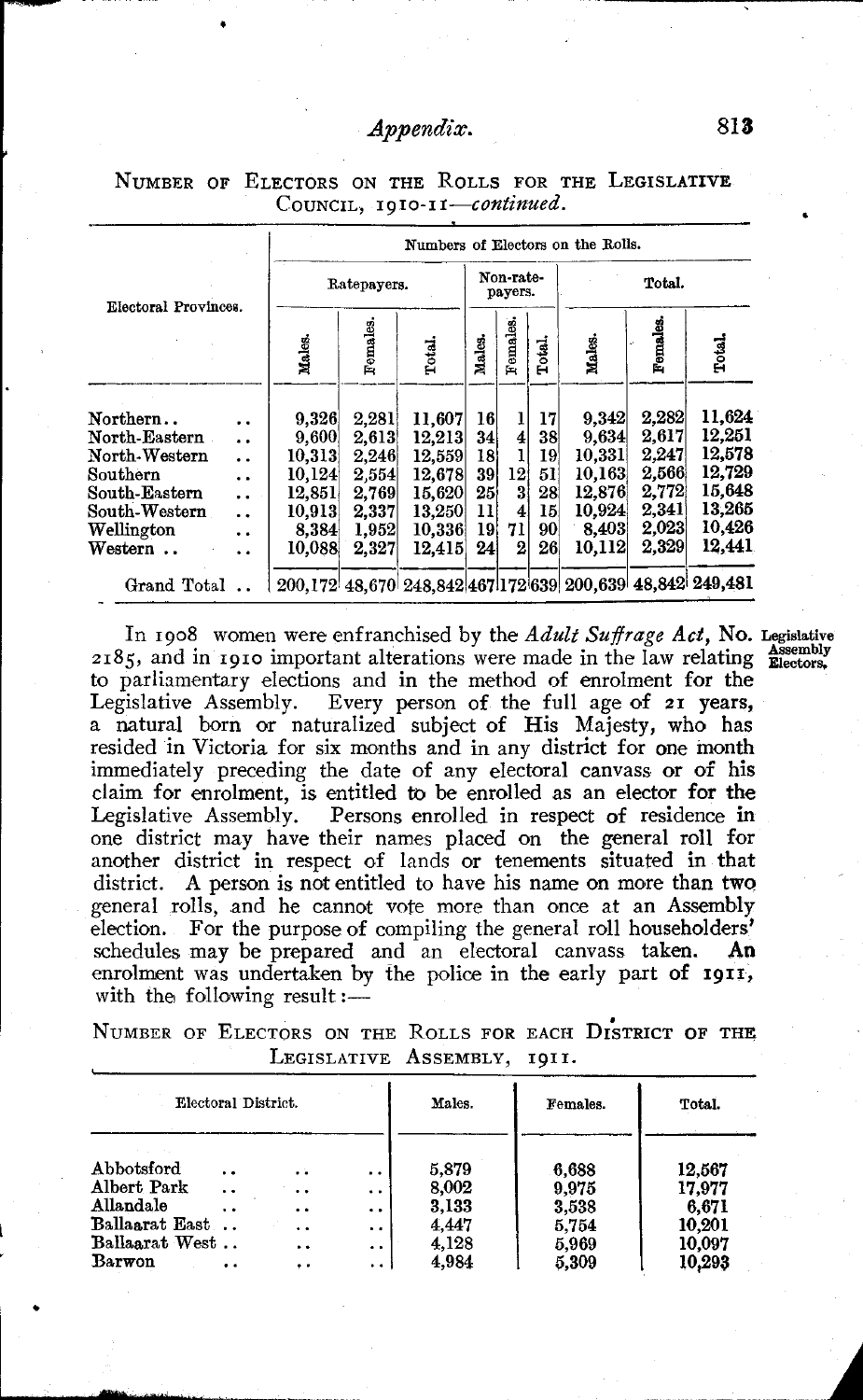# 814 *Victorian Year-Book,1910-11.*

NUMBER OF ELECTORS ON THE ROLLS FOR EACH DISTRICT OF THE LEGISLATIVE ASSEMBLY, 1911-continued.

| Electoral District.                                              | Males.         | Females.   | Total. |
|------------------------------------------------------------------|----------------|------------|--------|
| Benalla                                                          |                |            |        |
| $\ddot{\phantom{0}}$                                             | 3.899          | 3,697      | 7.596  |
| Benambra<br>$\ddot{\phantom{a}}$<br>$\ddot{\phantom{0}}$         | 3.583          | 2.944      | 6,527  |
| Bendigo East<br>$\ddot{\phantom{0}}$                             | 4,236          | 5.120      | 9,356  |
| Bendigo West<br>. .<br>. .                                       | 4,701          | 5,537      | 10,238 |
| Boroondara<br>$\ddot{\phantom{0}}$<br>٠.                         | 8,405          | 10,899     | 19,304 |
| Borung<br>$\ddot{\phantom{0}}$                                   | 4.113          | $3.233$ .  | 7,346  |
| <b>Brighton</b><br>. .<br>                                       | 5,939          | 7,451      | 13,390 |
| Brunswick<br>$\ddot{\phantom{0}}$<br>. .                         | 8,210          | 9,097      | 17,307 |
| Bulla.<br>. .                                                    | 4.872          | 4.459      | 9.331  |
| Carlton<br>$\ddot{\phantom{a}}$                                  | 5.717          | 6.427      | 12.144 |
| Castlemaine and Maldon<br>$\ddot{\phantom{0}}$                   | 3,312          | 3,796      | 7,108  |
| Collingwood<br><br>. .                                           | 6,266          | 7,096      | 13,362 |
| Dalhousie<br>٠.<br>. .                                           | 3,678          | 3,857      | 7,535  |
| Dandenong<br>. .                                                 | 5,817          | 5,372      | 11,189 |
| Daylesford<br>$\ddot{\phantom{a}}$<br>. .                        | $_{\rm 3.676}$ | 3.541      | 7,217  |
| Dundas<br>. .                                                    | $_{3,927}$     | 3.784      | 7.711  |
| Eaglehawk<br>$\ddot{\phantom{a}}$<br>. .                         | 4,038          | 4.006      | 8.044  |
| East Melbourne<br>. .                                            | 4.672          | 5.870      | 10.542 |
| Essendon<br>$\ddot{\phantom{0}}$                                 | 8.359          | 9.984      | 18,343 |
| Evelyn<br>. .<br>. .                                             | 4,647          | $_{3.981}$ | 8,628  |
| Fitzroy<br>$\ddot{\phantom{0}}$<br>$\ddot{\phantom{a}}$<br>٠.    | 6,173          | 7,487      | 13,660 |
| Flemington<br>. .                                                | 8.015          | 8.052      | 16,067 |
| Geelong<br>$\mathbf{L} = \mathbf{R}$<br>. .                      | 5.170          | 6,272      | 11,442 |
| Gippsland East<br>$\ddotsc$<br>. .                               | 3,617          | 2,637      | 6,254  |
| Gippsland North<br>$\ddot{\phantom{a}}$<br>. .                   | 4,246          | 3.846      | 8.092  |
| Gippsland South<br>$\ddot{\phantom{a}}$<br>. .                   | 5.003          | 3,946      | 8,949  |
| Gippsland West<br>$\ddot{\phantom{a}}$<br>. .                    | 4.389          | 3,574      | 7,963  |
| Glenelg<br>. .<br>. .                                            | 4,178          | 4,197      | 8,375  |
| Goulburn Valley<br>. .<br>. .                                    | 4.405          | 4,058      | 8,463  |
| Grenville<br>. .<br>٠.                                           | 3,458          | 3,396      | 6.854  |
| Gunbower<br>. .                                                  | 4,540          | 3,127      | 7.667  |
| ${\rm Hampeden}$<br>. .                                          | 5,802          | 5,144      | 10,946 |
| Hawthorn<br>$\ddot{\phantom{a}}$<br>. .                          | 8.373          | 12,142     | 20.515 |
| Jika Jika<br>$\ddot{\phantom{0}}$                                | 8,600          | 9.638      | 18,238 |
| Kara Kara<br>$\ddot{\phantom{a}}$<br>$\ddot{\phantom{a}}$        | 3.902          | 3,503      | 7,405  |
| Korong<br>$\ddot{\phantom{1}}$<br>. .                            | 3,594          | 3,037      | 6.631  |
| Lowan<br>. .                                                     | 4,784          | 4.187      | 8,971  |
| Maryborough<br>$\ddot{\phantom{0}}$                              | 3,860          | 4,042      | 7.902  |
| Melbourne<br>$\ddot{\phantom{0}}$<br>. .                         | 4.051          | 3,527      | 7,578  |
| Mornington<br>μ.                                                 | 5,748          | 6,539      | 12,287 |
| North Melbourne<br>$\ddot{\phantom{a}}$                          | 6,861          | 8,002      | 14.863 |
| Ovens<br>. .                                                     | 3,501          | 3.443      | 6.944  |
| Polwarth<br>. .<br>. .                                           | 5.604          | 4,728      | 10.332 |
| Port Fairy<br>$\ddot{\phantom{0}}$<br>$\ddot{\phantom{0}}$       | 3,902          | 3,591      | 7,493  |
| Port Melbourne<br>. .<br>                                        | 7,767          | 7.608      | 15,375 |
| Prahran<br>. .                                                   | 7.262          | 10,327     | 17,589 |
| Richmond<br>$\ddot{\phantom{a}}$<br>. .                          | 6.760          | 7.647      | 14,407 |
| Rodney<br>$\ddot{\phantom{0}}$<br>. .<br>$\ddot{\phantom{0}}$    | 4,613          | 4,229      | 8.842  |
| Stawell and Ararat                                               | 3,970          | 3,957      | 7,927  |
| St. Kilda<br>$\ddot{\phantom{0}}$<br>. .<br>. .                  | 7.908          | 11,353     | 19,261 |
| Swan Hill<br>$\ddot{\phantom{a}}$<br>$\ddot{\phantom{a}}$<br>. . | 6,214          | 3,703      | 9,917  |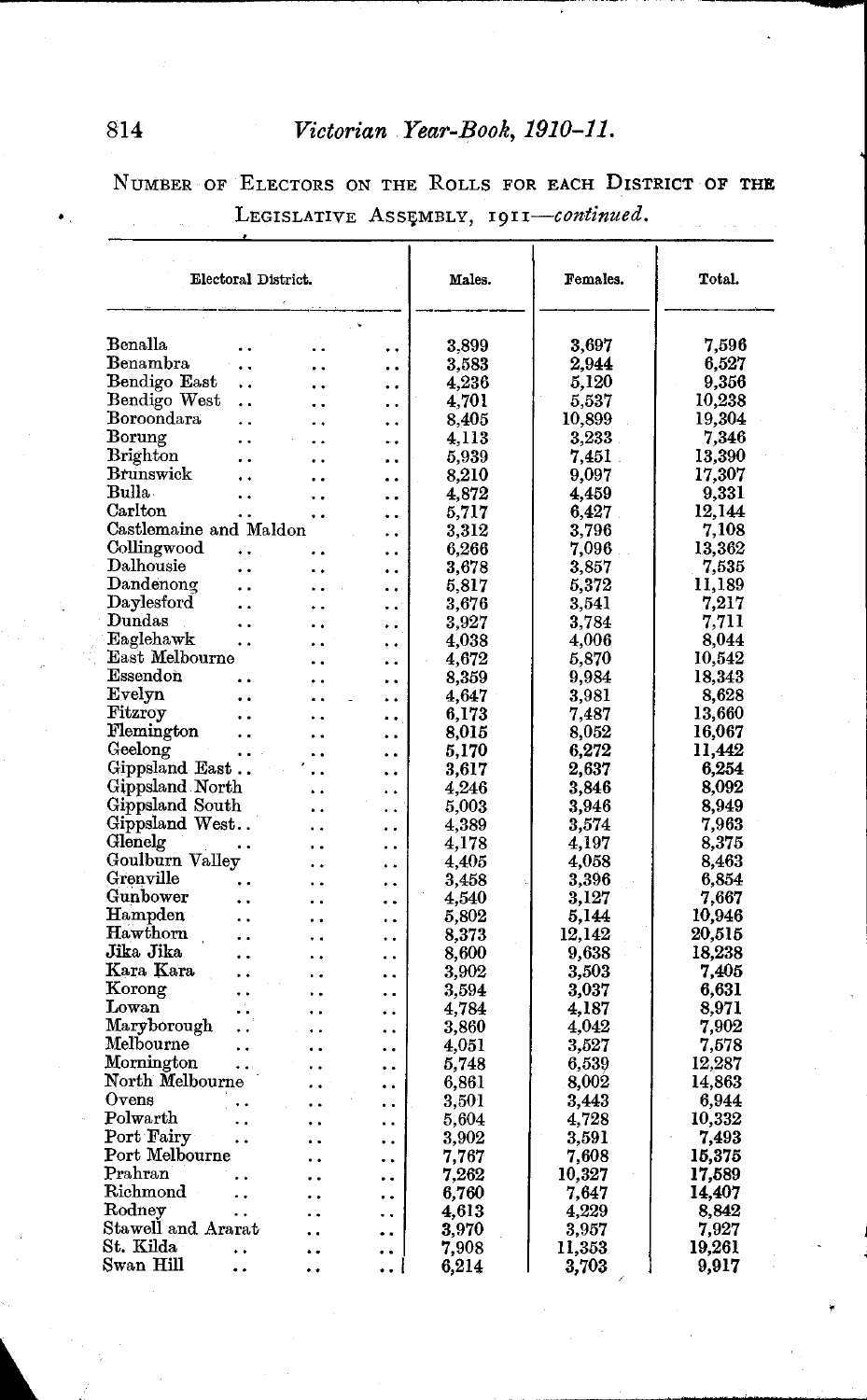# *Appendix.* 815

| Electoral District.                |                      |                      | Males.  | Females. | Total.  |  |
|------------------------------------|----------------------|----------------------|---------|----------|---------|--|
| Toorak                             | . .                  | $\cdot$ .            | 7.142   | 11.265   | 18.407  |  |
| Upper Goulburn                     | $\ddot{\phantom{1}}$ | $\ddot{\phantom{a}}$ | 4.145   | 3.558    | 7,703   |  |
| Walhalla<br>$\ddot{\phantom{a}}$   | . .                  | $\ddot{\phantom{0}}$ | 3.274   | 2.588    | 5,862   |  |
| Wangaratta<br>$\ddot{\phantom{a}}$ | $\ddot{\phantom{0}}$ | $\ddot{\phantom{a}}$ | 4,168   | 3,859    | 8.027   |  |
| Waranga<br>$\ddot{\phantom{0}}$    | . .                  | $\ddot{\phantom{0}}$ | 3.739   | 3,210    | 6,949   |  |
| Warrenheip<br>. .                  | $\ddot{\phantom{1}}$ | $\ddot{\phantom{0}}$ | 2,995   | 2,765    | 5,760   |  |
| Warrnambool                        | $\ddot{\phantom{0}}$ | $\sim$               | 4.318   | 4,280    | 8,598   |  |
| $\operatorname{Williamstown}$      | . .                  | $\cdot$ .            | 7,924   | 8.098    | 16,022  |  |
| Total                              | . .                  | . .                  | 336,615 | 357.946  | 694.561 |  |

NUMBER OF ELECTORS ON THE ROLLS FOR EACH DISTRICT OF THE LEGISLATIVE ASSEMBLY, 1911—*continued.* 

## STATE PARLIAMENT.

### MEMBERS OF THE LEGISLATIVE ASSEMBLY.

Elections for the Legislative Assembly were held on 16th November, 1911, when the following members were returned :-

Name of Electoral District.

 $\mathbf{r}$ 

#### Name of Member.

|                 |                   | righte of Etterhorer Displifer |           |           | THRITING OF THE CHANGES                            |
|-----------------|-------------------|--------------------------------|-----------|-----------|----------------------------------------------------|
| Abbotsford      |                   |                                |           | $\cdots$  | Wm. D. Beazley.                                    |
| Albert Park     |                   |                                |           | $\ddotsc$ | Geo. A. Elmslie.                                   |
| Allandale       | $\ddotsc$         |                                |           | $\cdots$  | Hon. Sir A. J. Peacock, K.C.M.G.                   |
| Ballaarat       | East              | .                              |           |           | Hon. R. McGregor.                                  |
| Ballaarat       | West              |                                |           |           | M. Baird.*                                         |
| Barwon          | $\ddotsc$         |                                | $\ddotsc$ | $\cdots$  | J. F. Farrer.                                      |
| Benalla         | $\ddotsc$         | $\ddotsc$                      | $\cdots$  | $\cdots$  | J. Carlisle.<br>Ι.                                 |
| Benambra        |                   | $\sim$ $\sim$                  |           |           | A. W. Craven.                                      |
| Bendigo East    |                   |                                | $\ddotsc$ |           | J. Hampson.<br>А.                                  |
| Bendigo West    |                   |                                |           |           | D. Smith.                                          |
| Boroondara      |                   |                                |           |           | Hon. Sir F. Madden.                                |
| Borung          | $\cdots$          |                                | $\ddotsc$ |           | W. Hutchinson.                                     |
| Brighton        |                   |                                |           |           | O. R. Snowball.                                    |
| Brunswick       | $\ddotsc$         | $\ddotsc$                      |           |           | J. R. Jewell.                                      |
| Bulla           | $\cdots$          |                                | .         |           | Hon. A. R. Robertson.                              |
| Carlton         | $\cdots$          |                                |           |           | R. H. Solly.                                       |
| Castlemaine and |                   | Maldon                         | .         |           | H. S. W. Lawson.                                   |
| Collingwood     |                   |                                |           |           | M. Hannah.                                         |
| Dalhousie       | $\ddotsc$         |                                | $\ddotsc$ |           | R. I. Argyle.                                      |
| Dandenong       |                   | $\ddotsc$                      |           | $\cdots$  | W. S. Keast.                                       |
| Daylesford      |                   | .                              |           |           | Hon. D. McLeod.                                    |
| Dundas          | $\ddotsc$         | $\ddotsc$                      |           | $\ddotsc$ | Thomson<br>Hon.<br>(Honorary)<br>л.                |
|                 |                   |                                |           |           | Minister).                                         |
| Eaglehawk       |                   |                                | $\cdots$  |           | T. Tunnecliffe.                                    |
| East Melbourne  |                   |                                |           |           | A. A. Farthing.*                                   |
| Essendon        | $\ddotsc$         |                                |           |           | Hon. W. A. Watt (Treasurer).                       |
| Evelyn          |                   |                                |           | $\cdots$  | Hon. E. H. Cameron.                                |
| Fitzroy         | $\cdots$          | $\ddotsc$                      | $\cdots$  | $\cdots$  | J. W. Billson.                                     |
| Flemington      |                   | $\ddotsc$                      | $\cdots$  |           | E. C. Warde.                                       |
| Geelong         | $\sim$ 1000 $\pm$ | $\cdots$                       | $\cdots$  | .         | W. Plain.                                          |
| Gippsland East  |                   |                                |           | $\ddotsc$ | (Honorary<br>Cameron<br>I.<br>Hon.                 |
|                 |                   |                                |           |           | Minister).                                         |
| Gippsland North |                   |                                |           |           | J. W. McLachlan.                                   |
|                 |                   |                                |           |           | <b>* Net a monthon of the proceding Perliament</b> |

 $\,$  t a member of the preceding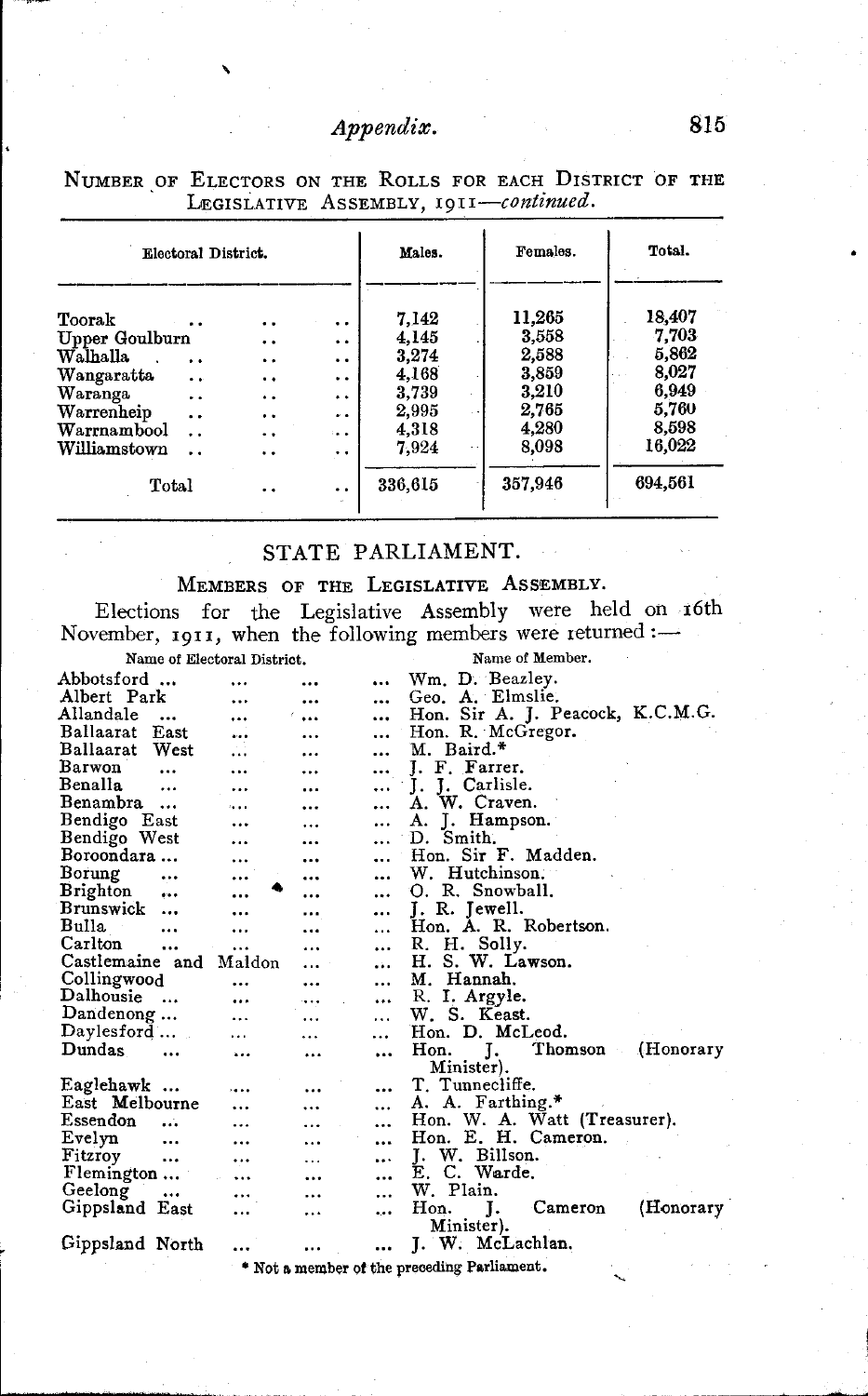$\setminus$ 

## MEMBERS OF THE LEGISLATIVE ASSEMBLY-continued.

|                    |           | Name of Electoral District. |           |           | Name of Member.                             |
|--------------------|-----------|-----------------------------|-----------|-----------|---------------------------------------------|
| Gippsland South    |           |                             |           |           | T. Livingston.                              |
| Gippsland West     |           |                             |           | $\cdots$  | Hon. J. E. Mackey.                          |
| Glenelg            | $\cdots$  |                             |           |           | H. J. M. Campbell.                          |
| Goulburn Valley    |           | $\cdots$                    |           |           | Hon. George Graham (Minister of             |
|                    |           |                             |           |           | Water Supply and Agriculture).              |
| Grenville          |           |                             |           |           | D. C. McGrath.                              |
| Gunbower           | $\ddotsc$ |                             |           |           | H. Angus.*                                  |
| Hampden            | $\cdots$  |                             | $\ddotsc$ |           | D. S. Oman.                                 |
| Hawthorn           |           |                             |           |           | Hon. G. Swinburne.                          |
| Jika Jika          |           |                             |           |           |                                             |
| Kara Kara          |           |                             |           |           | J. G. Membrey.                              |
|                    |           |                             |           | $\cdots$  | Hon.<br>(Minister<br>Р.<br>McBride<br>οf    |
| Korong             |           |                             |           |           | Mines and Forests).                         |
| Lowan              | $\ddotsc$ |                             |           |           | Hon. Thos. Langdon.                         |
|                    |           | $\cdots$                    | $\ddotsc$ |           | J. Menzies.*                                |
| Maryborough        |           |                             |           | $\cdots$  | Hon. A. R. Outtrim.                         |
| Melbourne          |           | $\ddotsc$                   |           | $\cdots$  | A. Rogers.                                  |
| Mornington         |           |                             |           | $\cdots$  | Hon. A. Downward.                           |
| North Melbourne    |           | $\cdots$                    | $\ddotsc$ | $\ddotsc$ | G. M. Prendergast.                          |
| Ovens              | .         |                             |           |           | (Minister of<br>Hon.<br>A. Billson<br>A.    |
|                    |           |                             |           |           | Public Instruction<br>and<br>Minister       |
|                    |           |                             |           |           | of Railways).                               |
| Polwarth           |           |                             |           |           | J. G. Johnstone.*                           |
| Port Fairy         | $\cdots$  |                             |           | $\cdots$  | J. F. Duffus.*                              |
| Port Melbourne     |           | .                           |           |           | G. Sangster.                                |
| Prahran            |           |                             |           | $\ddotsc$ | Hon. D. Mackinnon.                          |
| Richmond           | $\ddotsc$ |                             |           |           | E. J. Cotter.                               |
| Rodney             |           |                             |           | $\cdots$  | (Minister)<br>н.<br>McKenzie<br>Hon.<br>οf  |
|                    |           |                             |           |           | Lands).                                     |
| St. Kilda          | $\ddotsc$ |                             |           | $\ddotsc$ | R. G. McCutcheon.                           |
| Stawell and Ararat |           |                             |           |           | F.<br>Toutcher.<br>R.                       |
| Swan Hill          |           |                             |           | $\cdots$  | J. Gray.                                    |
| Toorak             |           |                             |           | $\cdots$  | N. Bayles.                                  |
| Upper Goulburn     |           |                             | $\ddotsc$ |           | M. K. McKenzie.*                            |
| Walhalla           | $\cdots$  |                             | $\ddotsc$ |           | S. Barnes.                                  |
| Wangaratta         |           |                             |           | $\ddotsc$ | Hon. J. Bowser.                             |
| Waranga            | $\ddotsc$ |                             |           |           | J. Gordon.                                  |
| Warrenheip         |           | $\cdots$                    |           |           | F. G. Holden.                               |
| Warrnambool        |           |                             | $\ddotsc$ |           | (Premier,<br>Hon. J. Murray<br>Chief        |
|                    |           |                             |           |           | Minister<br>Secretary,<br>and<br>οſ         |
|                    |           |                             |           |           | Labour).                                    |
| Williamstown       |           |                             |           |           | J. Lemmon.                                  |
|                    |           |                             |           |           |                                             |
|                    |           |                             |           |           | * Not a member of the preceding Parliament. |

### PREFERENTIAL VOTING.

The preferential system of voting was adopted where there were more than two persons standing for the same electorate. By the method previously in vogue it was not unusual for a candidate to be elected who had received the support of only a minority of those voting. Under the new system, such a candidate would be returned only if the result showed that the majority of those who voted preferred him to the candidate who had received the next lower number of votes.

In filling up the ballot-paper electors are required to place the figure " I " opposite the name of the candidate whom they wish to see elected, the figure "  $2$ " opposite the name of the one whom they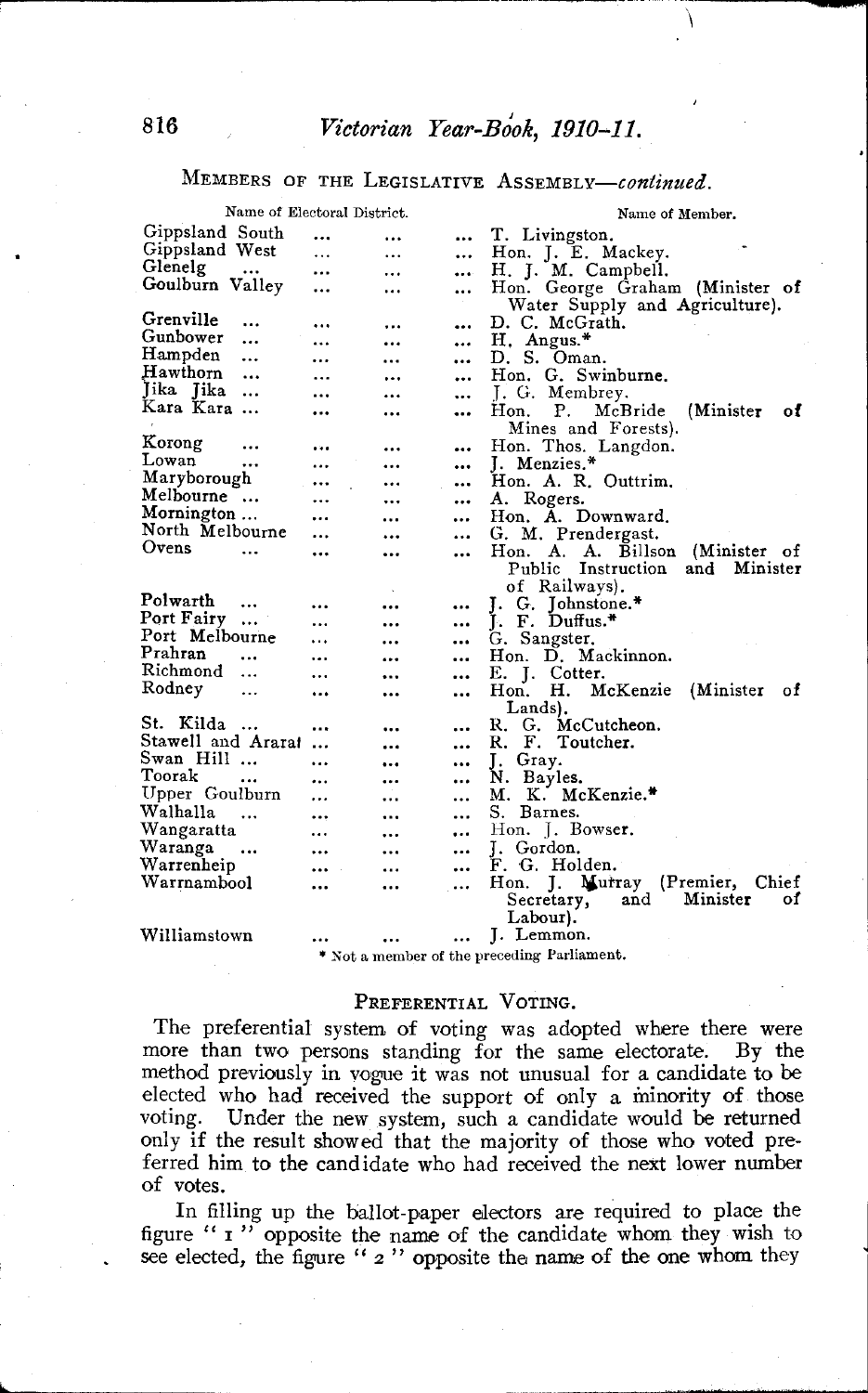would prefer should the first not be returned, the figure " $3$ " opposite their next choice, and so on. After it is known how many first preference votes have been given to the various candidates, the candidate who has received the fewest first preference votes is declared defeated, and the ballot-papers of such defeated candidate are then examined with the view of ascertaining to what candidates the second preferences have been given, and these second preferences are allotted to the persons to whom they relate. Each remaining candidate thus receives, in addition to the first preferences accorded to him, the second preferences in his favour appearing on ballot-papers of the candidate who has been defeated. If there are still more than two candidates left, the procedure described above is repeated, the candidate occupying the lowest place being declared defeated.

In fourteen of the contests in the election of November, 1911, there were more than two candidates. In nine of these the candidate who received the greatest number of votes had an absolute majority of the total first preferences recorded, and consequently a second count was unnecessary. In the five remaining cases the distribution of ballot-papers of defeated candidates among non-defeated candidates next in order of voters' preference was put into operation, with the result that the candidates returned received an absolute majority of the votes recorded. In two of such cases the candidate who occupied the highest position on the first count was displaced after the second and subsequent preferences had been distributed.

## PART V.-SOCIAL CONDITION.

# OLD-AGE AND INVALID PENSIONERS IN VICTORIA, I9IO-II.

|                                                                                                                                                                                                                                                                                | Old-age.                        | Invalid.                   | Total.                          |
|--------------------------------------------------------------------------------------------------------------------------------------------------------------------------------------------------------------------------------------------------------------------------------|---------------------------------|----------------------------|---------------------------------|
| Pensioners in existence, 30th June, 1910<br>. .<br>Pensions granted, 1910-11<br>$\ddot{\phantom{a}}$<br>$\ddot{\phantom{0}}$<br>Deaths, 1910-11<br>$\ddot{\phantom{a}}$<br>$\ddot{\phantom{0}}$<br>$\ddot{\phantom{1}}$<br>Cancellations<br>$\ddot{\phantom{a}}$<br>. .<br>. . | 20,218<br>5,730<br>2,037<br>189 | $111*$<br>2,123<br>48<br>3 | 20,218<br>7,853<br>2,085<br>192 |
| $\ddot{\phantom{1}}$<br>Number of Pensioners, 30th June, 1911<br>. .<br>Number of Males<br>$\ddot{\phantom{a}}$                                                                                                                                                                | 23,722<br>10,444                | 2,183<br>1,101             | 25,905<br>11.545                |
| Females<br>55<br>$\ddot{\phantom{a}}$<br>$\ddot{\phantom{1}}$                                                                                                                                                                                                                  | 13,278                          | 1,082                      | 14.360                          |
| Average fortnightly rate of Pension as at 30th<br>June, 1911<br>$\ddot{\phantom{a}}$                                                                                                                                                                                           | 19s. 3d.                        | 19s. 7d.                   | 19s. 3d.                        |
| Claims rejected during year.<br>awaiting determination, 30th June, 1911<br>$\cdot$                                                                                                                                                                                             | 663<br>466                      | 508<br>177                 | 1,171<br>643                    |
| Amount expended, 1910-11 (approximate)†                                                                                                                                                                                                                                        |                                 |                            | £589,699                        |

NOTE.-That portion of the Act which authorizes the payment of Invalid  $P$ ensions and payment of Old-age Pensions to women who have attained the age of 60 years came into operation as from 15th December, 1910.

Invalid Pensions taken over from the State under Section 35 of the Act.<br>Not including cost of administration.